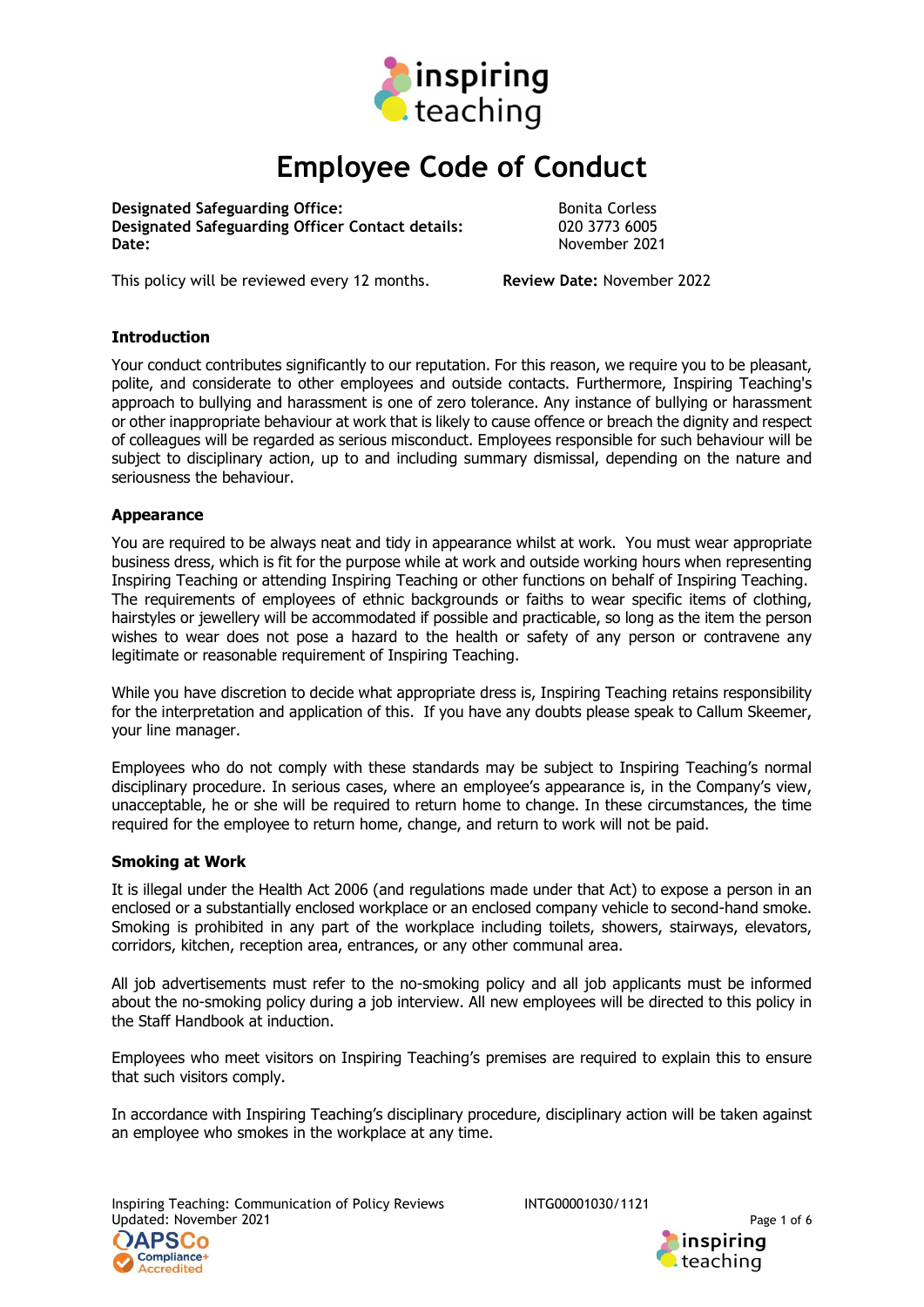

A reasonable number of breaks may be taken during working hours for the purposes of smoking, but these must be taken at a time or times that are convenient in relation to your work and with the approval of your manager or must be taken as part of your designated rest breaks. All employees must ensure that the length or frequency of their smoking breaks does not have an adverse effect on their performance or the business. Disciplinary action will be taken against any employee whose performance is not satisfactory, including an employee whose performance is not satisfactory due to the length and/or frequency of his or her smoking breaks.

## Help to Stop Smoking

Smokers who want to stop smoking may call the NHS smoking helpline on 0800 0224 332 or visit www.smokefree.nhs.uk.

## Work-related Functions and Events [APPLY YOUR PROCEDURE]

During your employment with Inspiring Teaching, you may be invited to work-related functions and events from time to time. Such events may be formally organised by the company or informally arranged by the employees themselves. Attendance at such events is encouraged. The purpose of this policy is to ensure that while attendance at such events is enjoyable and fun for all, minimum standards of good behaviour must be adhered to, and Inspiring Teaching must comply with all its legal obligations and responsibilities.

- Work-related functions and events arranged by Inspiring Teaching are an extension of the workplace. The company recognises that alcohol may be consumed at such events but nevertheless expects employees to behave responsibly.
- Where the company provides alcohol at events, this should not be taken as an endorsement by the company for employees to drink excessively nor for any resulting improper conduct. The company will not be held responsible for bad behaviour on the part of employees.
- Alcohol may only be consumed on the company's premises with the express permission of Barry Pactor – CEO.
- Employees who fight, argue aggressively, indulge in lewd or indecent behaviour, harass other employees or in any way bring the company into disrepute, will be subject to the company's disciplinary procedure up to and including dismissal.
- Employees must not put the health, welfare, and safety of other employees at risk by their behaviour while under the influence of alcohol at a work-related event. Employees whose behaviour causes, or could cause, injury to others will be subject to the company's disciplinary procedure up to and including dismissal.
- It is illegal for employees under the age of 18 to consume alcohol. Any employees under the legal age found drinking alcohol will be subject to disciplinary action, as will any employee who buys alcoholic drinks for underage employees.
- Employees who take illegal drugs or substances, or who are found selling or distributing illegal drugs and substances at formal company functions and events, will be subject to the company's disciplinary procedure up to and including dismissal.
- Employees who organise informal events after work, particularly in venues close to the workplace, should recognise that such events may be classed as work-related functions by the courts. It is therefore imperative that employees conduct themselves in a proper manner and avoid bringing the company into disrepute.
- Complaints about employees' conduct brought to the company's attention either by other employees, or by the owners or managers of public houses and bars frequented by employees, will be fully investigated and may result in disciplinary action.
- Employees are reminded that they should be as inclusive as possible in extending invitations to colleagues. Excluding colleagues on grounds of age, sex, race, disability, religion or belief,

Inspiring Teaching: Communication of Policy Reviews INTG00001030/1121 Updated: November 2021 Page 2 of 6



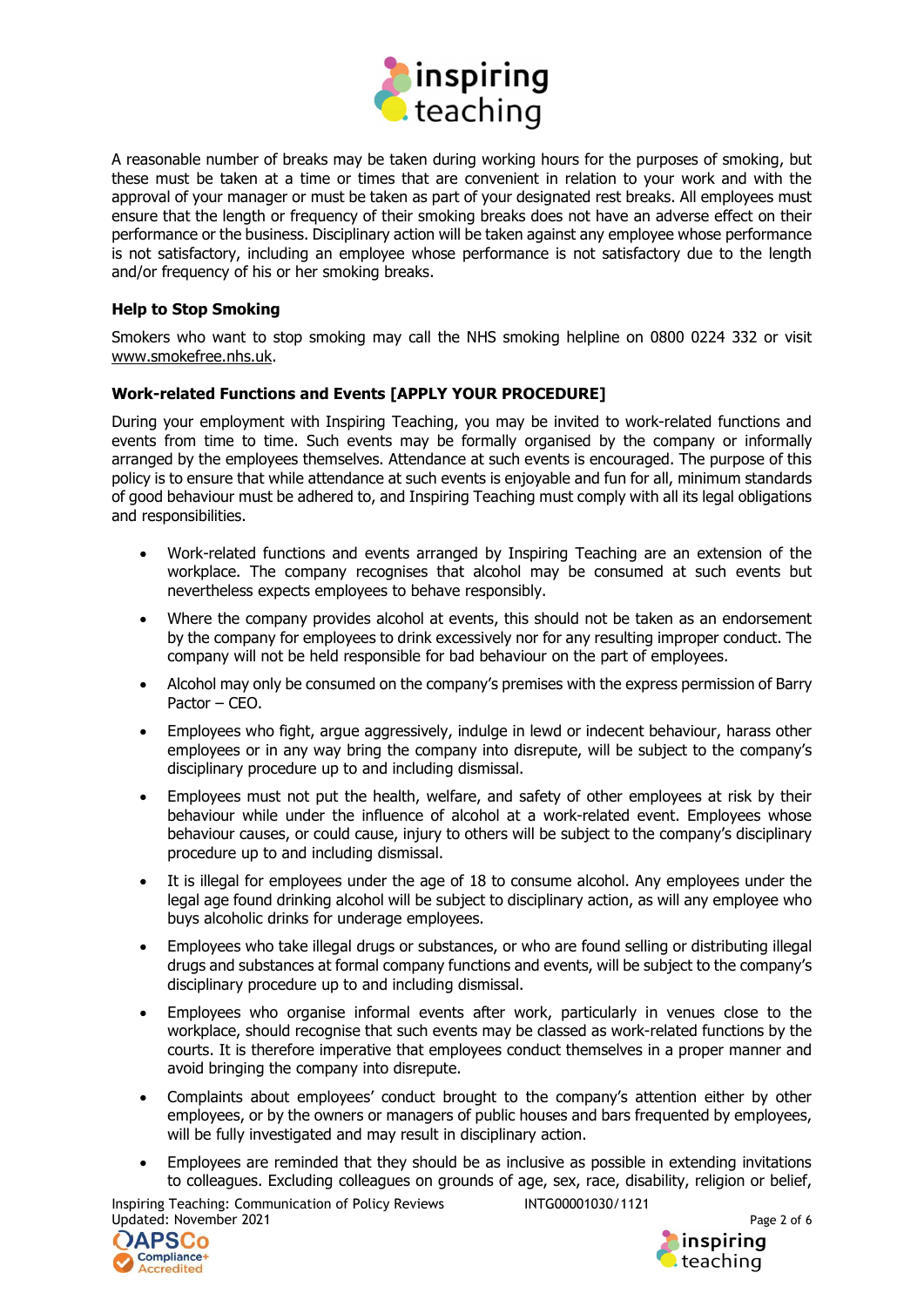

or sexual orientation may be deemed to be discrimination. Complaints by employees about exclusion from after-work events will be investigated and may result in disciplinary action.

- Promises made by managers to staff while under the influence of alcohol will not have any contractual status. Managers who conduct themselves in such a manner will be subject to the company's disciplinary procedure up to and including dismissal.
- Employees who are above the legal limit for drinking and driving should not attempt to drive their own vehicles or give lifts to colleagues while under the influence of drink, or illegal drugs or substances.
- Employees are expected to turn up at the workplace in a fit state to perform their contractual duties on the day after the event if this is a normal workday. Absences will be investigated and may result in disciplinary action.

## Confidential information

Except as required to perform your normal duties, you must observe absolute confidentiality concerning the affairs of Inspiring Teaching. This includes all aspects of Inspiring Teaching's business. Information must be kept confidential even if it is favourable, and not adverse, to the company or individual concerned.

The duty to observe confidentiality is on-going and does not cease after you leave Inspiring Teaching.

Your obligations regarding confidentiality are clearly set out in your contract of employment or contract for services.

## Personal mail [APPLY YOUR PROCEDURE]

Personal mail should not be sent to Inspiring Teaching's address. We will not be responsible for its safe delivery, and it may be opened. You may not use Inspiring Teaching's stationery or postage for personal correspondence but may send personal mail from the office if you pay for postage by affixing a stamp.

## Personal and company property

You are responsible for ensuring that any of Inspiring Teaching's property in your possession is properly always safeguarded and kept secure. Any loss should be reported immediately.

We do not accept responsibility for loss of, or damage to, private property (including cash). You should ensure that personal property, especially handbags, are not left unattended and are locked away when necessary. Any missing article should be reported immediately.

On leaving the employment of Inspiring Teaching, you must ensure that you return all equipment and other items belonging to the Inspiring Teaching, this includes note books used for meetings, diaries and emails etc.

# Personal information and notification

We need to keep accurate records of key information on all employees. It is essential that changes such as your home address, telephone number and whom to contact in the event of an emergency are recorded. Any changes should be reported to Barry Pactor - CEO.

In order to comply with statutory duties, we need to know of any changes in your personal circumstances, which affect or could affect your employment with Inspiring Teaching. You must inform the Barry Pactor of changes in your health so that, if applicable, we can comply with our statutory obligations to make reasonable adjustments to enable you to continue working. You are also required to notify the company if you are disqualified from driving or are involved in any other criminal or civil

Inspiring Teaching: Communication of Policy Reviews INTG00001030/1121 Updated: November 2021 **Page 3 of 6** and 2021



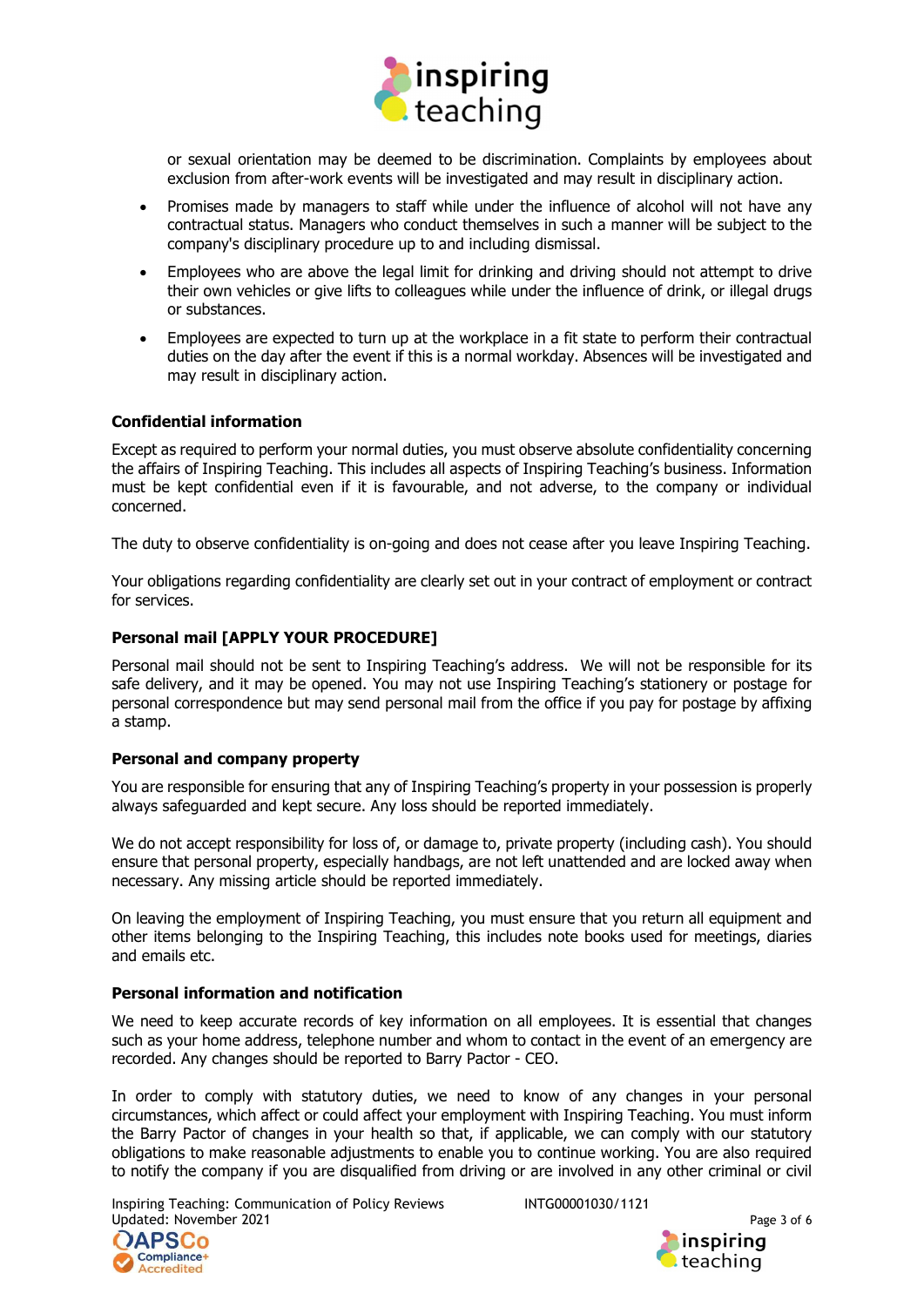

case (including County Court judgments). Any such information will be treated in the strictest confidence.

### References

You must not give employment references, whether in Inspiring Teaching's name or otherwise, for existing or ex-employees of Inspiring Teaching. All requests for employment or financial references should be referred to the Barry Pactor CEO or Callum Skeemer Director.

## Building security [APPLY YOUR PROCEDURE]

You must ensure, before leaving Inspiring Teaching's offices, that there is another member of staff able to secure the office after your departure. If you are the last employee to leave Inspiring Teaching's workplace at any time, you must ensure that the office is securely locked. If you have been issued with keys you are responsible for their safe-keeping and security.

#### Visitors

Visitors should be accompanied at all times by a member of staff whilst in Inspiring Teaching's offices. The host employee is immediately responsible for ensuring that security and safety are maintained.

We have a responsibility under the Health & Safety at Work Act (1974) to ensure that people who are not employees of the Inspiring Teaching are not exposed to risks to their health & safety while working for Inspiring Teaching or visiting our premises.

#### Fire

If you discover a fire you should activate the nearest alarm and leave the building immediately. Alarm points are clearly marked within the office. Attempts to extinguish the fire should only be made if it is safe to do so. The locations of the fire extinguishers are clearly marked within the office. It is the responsibility of all employees to make themselves aware of their nearest fire alarm, extinguisher and fire exit.

If you hear an alarm;

- Leave the premises immediately by the nearest exit.
- Close all doors behind you.
- Assemble at the designated fire assembly point which is outside Mermaid House, Puddle Dock, London, EC4V 3DB.
- Do not run, shout, use lifts or stop to collect personal belongings.
- Do not re-enter the building until instructed by Inspiring Teaching's designated Fire Officer that it is safe to do so.

It is your responsibility to familiarise yourself with the nearest escape route to our office in the building.

#### Out-of-hours emergency

Phones are covered outside of office hours by an answering service. They hold emergency contact details and a list of emergency contacts can be obtained from the Director, Callum Skeemer.

## Bomb alerts

It is not possible to be prescriptive about what to do in the event of a bomb warning, but the following general rules should be observed:

 Do exactly what you are told by the emergency services, either directly or via Callum Skeemer, Director.

Inspiring Teaching: Communication of Policy Reviews INTG00001030/1121 Updated: November 2021 **Page 4 of 6** and 2021



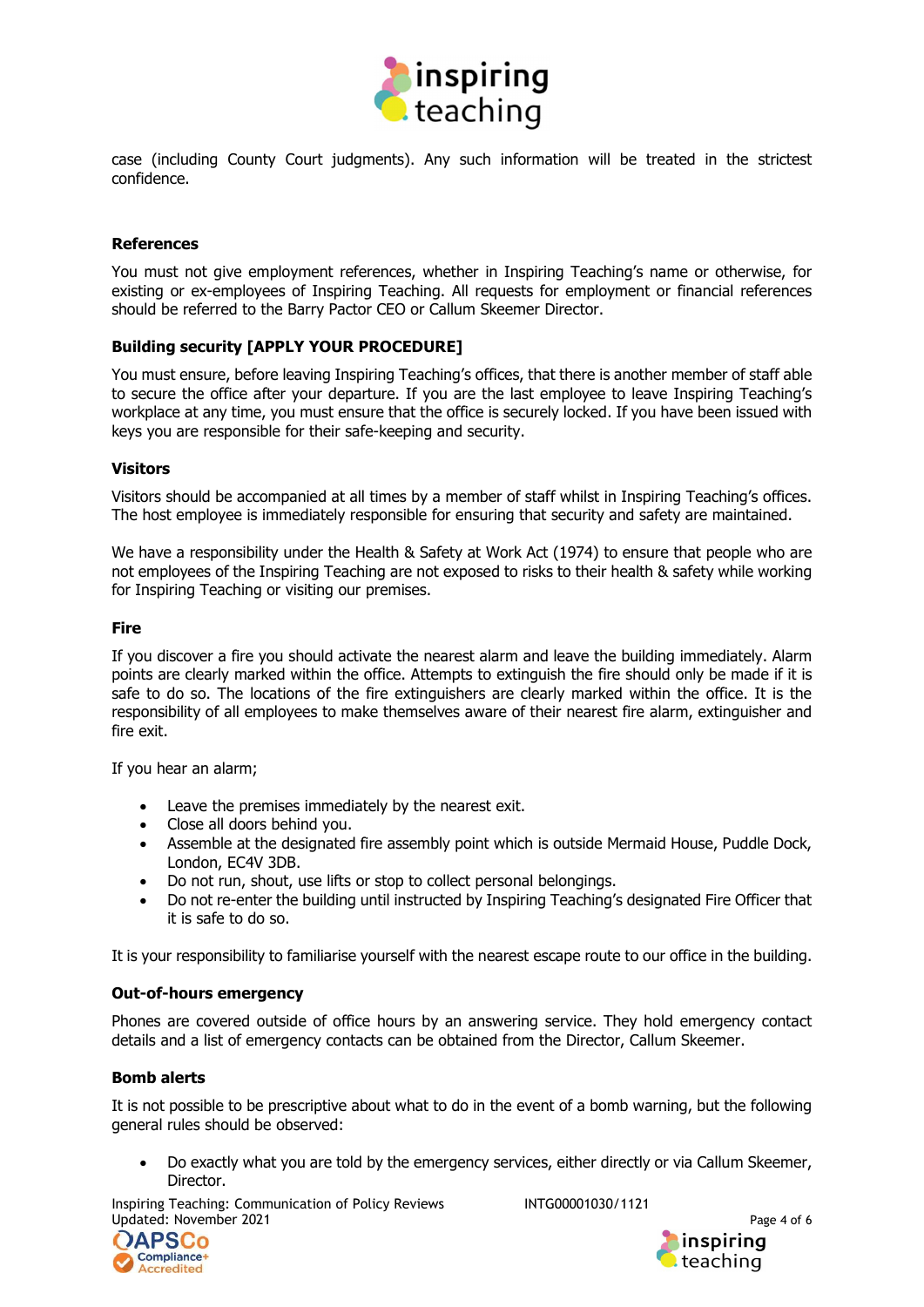

- Do whatever is necessary and sensible to reduce the risk of injury, i.e. if there is a known bomb threat and you have not been told to evacuate the building, retire to the safest area within your building. This will normally be a building core area, away from the risk of broken/flying glass.
- If you are in the building out of normal working hours an an incident takes place, either directly affecting the building or in the close vicinity, the most senior person present must take responsibility for notifying Inspiring Teaching management of the situation.
- If you are in the vicinity of an incident away from the office and your whereabouts or safety may be uncertain, please telephone the office if possible.
- The safety of staff and visitors is always paramount. Never jeopardise personal safety in the interest of safeguarding property or information.

If the building is seriously damaged as a result of a major incident which occurs outside normal office hours or at a time when you are not present in the building, you should not return to the building until you have received instructions from Inspiring Teaching.

If a major incident such as a terrorist incident has affected the building, you should contact Callum Skeemer, Director for further information.

# Safety when visiting external organisations [APPLY YOUR PROCEDURE]

We see the safety of employees on visits to external organisations as paramount and will take all reasonable steps to minimise genuine risks. For the vast majority of visits, safety is not an issue but the purpose of this policy is to provide a list of sensible precautions that you should take if you are undertaking a visit where safety is, or may be, an issue.

#### Use of Taxis and Hire Cars

Inspiring Teaching's policy on taxis and hire cars is that they should only be used where it is cost effective or necessary to do so. However, it is acceptable for this policy to be over-ruled where safety is an issue. Where possible, this should be approved in advance with Callum Skeemer, Director.

#### Mobile Phones

It is advisable for all employees who are visiting an external organisation to ensure they have a mobile phone, which is fully charged.

#### Research the area that you are visiting

You should ensure that you research your visit beforehand. Maps and directions can be obtained from the organisation you are visiting, or the internet.

#### Make sure someone knows where you are

If you are visiting an external organisation you should make sure that you have told your line manager the name and location of the company you are visiting, the name of the contact within the company and what time you are due to return to Inspiring Teaching's office.

#### If an incident does occur:

If you think you are in danger you should try to minimise the chance of confrontation. Advice on how to do this is available from the Suzy Lamplugh Trust here. However, below is some basic advice:

- Stay calm, speak gently, slowly and clearly and be aware of the tone of your voice.
- Appear calm and confident, keep a relaxed posture and avoid an aggressive stance.

Inspiring Teaching: Communication of Policy Reviews INTG00001030/1121 Updated: November 2021 **Page 5 of 6** and 2021



<mark>inspiring</mark><br>Iteaching